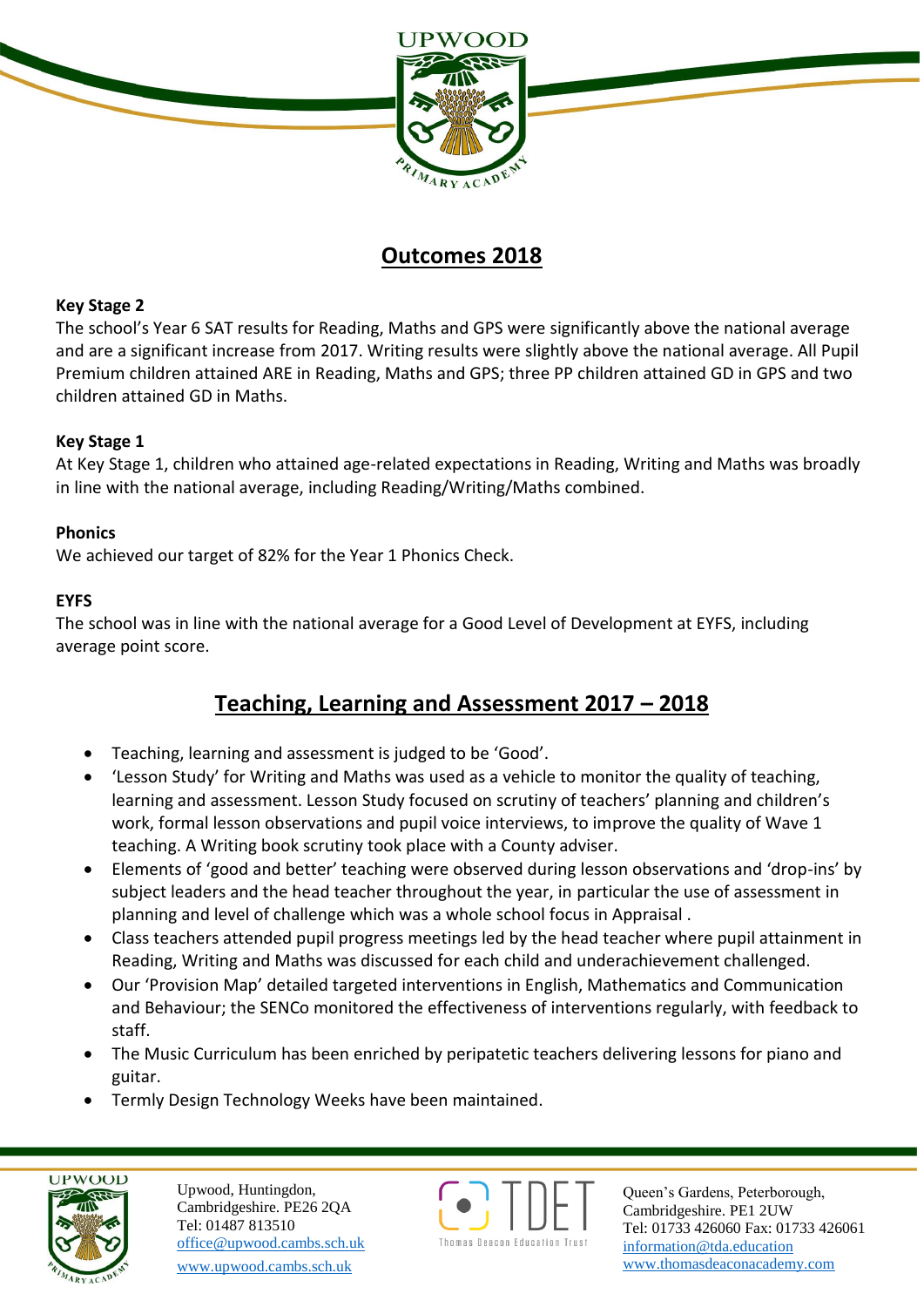

# **Personal Development, Behaviour and Welfare 2017 – 2018**

- Personal development, behaviour and welfare is judged to be 'Good'.
- Attendance rates were monitored monthly by the school secretary and head teacher; children on the less than 90% register were targeted for intervention. At the end of the academic year, only 10 children remained on the register, which was due to illness in the main.
- A 'British Values Week' was timetabled termly, dedicated to recognising children who demonstrate our British values.
- Termly certificate assemblies, led by the Senior Leadership Team, have taken place.
- The School Council have been active, meeting with the new Catering Manager to design menus.
- A broad range of class trips and two residentials were planned.
- A school Christmas Play (Years  $1 6$ ) was performed to parents and carers on two evenings in December which included songs, dance, singing and acting. Foundation performed their own play for the first year, raising the bar in terms of expectations.
- A range of after school clubs were delivered, including a Cross Country Club, and Rugby Club for Key Stage 1 and Key Stage 2. Sports teams competed in local competitions, e.g. we participated in the county championships for Cross Country.
- The Health and Safety Committee met termly and monitored suspected incidents of bullying and pupil welfare in general, implementing strategies where necessary.

# **Leadership and Management 2017 – 2018**

- Leadership and management is judged to be 'Good'.
- All stakeholders contributed to the School Improvement Plan (SIP); regular reviews of the action plans demonstrated good progress towards achieving objectives. The Senior Leadership Team attended a full Academy Committee meeting on 6<sup>th</sup> November 2017 to discuss strategies to raise attainment in English and Maths.
- The Academy Committee have provided support and challenge for the Senior Leadership Team and have monitored the School Improvement Plan through learning walks and school visits. Three learning walks have taken place this year to review standards in English, Maths and Pupil Premium.
- The SEND Governor has had a positive impact in monitoring the implementation of SEND Reforms, through regular meetings with the SENCo and review of documentation.
- Rigorous Appraisal targets were set for teaching staff, taken from the head teacher's targets agreed with an external adviser.
- Continuous professional development training has been provided for relevant staff, including GDPR, fire safety, Espresso and Team Teach, plus the annual child protection refresher.
- Community links maintained: our weekly 'Open the Book' assemblies continue to be led by trained local church members; Ramsey Rotary Club have presented a termly Caring Award (shield); links



Upwood, Huntingdon, Cambridgeshire. PE26 2QA Tel: 01487 813510 office@upwood.cambs.sch.uk [www.upwood.cambs.sch.uk](http://www.upwood.cambs.sch.uk/)



Queen's Gardens, Peterborough, Cambridgeshire. PE1 2UW Tel: 01733 426060 Fax: 01733 426061 [information@tda.education](mailto:information@tda.education) [www.thomasdeaconacademy.com](http://www.thomasdeaconacademy.com/)